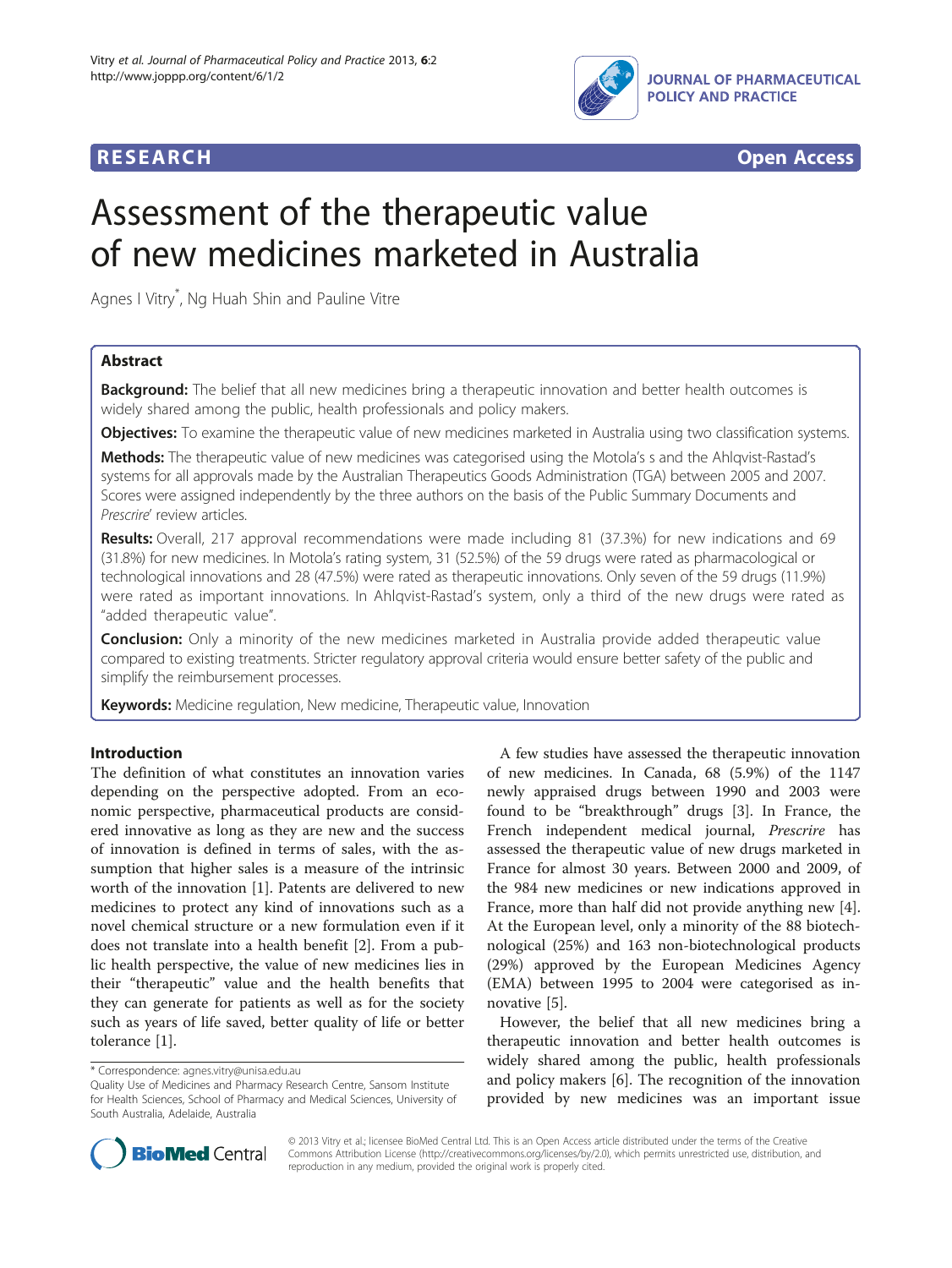<span id="page-1-0"></span>considered during the negotiations of the Australia-United States (US) Free Trade Agreement (AUSFTA) in 2004 [\[7,8](#page-4-0)]. US negotiators were concerned that the pricing policy administered by the Pharmaceutical Benefits Scheme (PBS) in Australia failed to adequately reward pharmaceutical innovations [[8](#page-4-0),[9\]](#page-5-0).

The valuation of therapeutic innovation has been mainly addressed in the context of medicines reimbursement systems but is not a factor taken into consideration by medicine regulatory agencies. However, classification systems to categorise the therapeutic value of new medicines have been developed by some medicine agencies [[10\]](#page-5-0) and medical journals including *Prescrire* in France [[4\]](#page-4-0). Such classification systems can help informing health professionals and the public about the real therapeutic value of new medicines. They can also be used to evaluate the new medicines over time and across therapeutic categories and to assess the impact of medicine policies and regulations [[3\]](#page-4-0). The objective of this study was to examine the therapeutic value of new medicines marketed in Australia using two classification systems previously developed.

#### Methods

The therapeutic value of new medicines was categorised using two classification systems, the Motola's system [\[5](#page-4-0)] and the Ahlqvist-Rastad's system [[11\]](#page-5-0). The Motola's system is currently used by the Italian Medicines Agency for ranking innovation of new drugs [\[10\]](#page-5-0). The degree of therapeutic innovation is scored by evaluating the seriousness of the disease, the availability of previous treatments, and the extent of the therapeutic effect, according to an algorithm (Table 1) [\[5](#page-4-0)]. The medicines are finally categorised into one of three degrees of therapeutic innovation (important, moderate or modest) or a pharmacological (new mechanism of action) or technological (new chemical or biotechnological) innovation without evidence for better efficacy, safety or kinetics than existing treatments. The Ahlqvist-Rastad's system was proposed by Prescrire and the Swedish Medical Products

Table 1 Therapeutic value of new drugs assessed with the Motola's rating system

| <b>Disease seriousness</b>       |                                 |                                                  |                                     |             |  |  |
|----------------------------------|---------------------------------|--------------------------------------------------|-------------------------------------|-------------|--|--|
| <b>Therapeutic</b><br>innovation | Drug for<br>serious<br>diseases | Drug for risk<br>factors for<br>serious diseases | Drug for<br>non serious<br>diseases | Total       |  |  |
| Important                        |                                 |                                                  |                                     | 7 (11.9%)   |  |  |
| Moderate                         | 17                              |                                                  |                                     | 17 (28.8%)  |  |  |
| Modest                           | 3                               |                                                  |                                     | $4(6.8\%)$  |  |  |
| Pharmacological                  | 5                               |                                                  |                                     | $6(10.2\%)$ |  |  |
| Technological                    | 22                              |                                                  | $\mathfrak{D}$                      | 25 (42.4%)  |  |  |
| TOTAI                            | 54 (91.5%)                      | $3(5.1\%)$                                       | $2(3.4\%)$                          | 59 (100.0%) |  |  |

Agency to classify new medicines into five main categories with additional subcategories (Table 2) [\[11](#page-5-0)].

All recommendations made by the Australian Drug Evaluation Committee (ADEC) between 2005 and 2007 were accessed from the Therapeutics Goods Administration (TGA) website [\(http://www.tga.gov.au/archive/committees](http://www.tga.gov.au/archive/committees-adec-resolutions.htm)[adec-resolutions.htm\)](http://www.tga.gov.au/archive/committees-adec-resolutions.htm) and classified according to type of approvals and therapeutic class using the Anatomic Therapeutic Chemical (ATC) classification system. Vaccines, diagnostics and desensitising agents were excluded from the analysis. When new medicines had more than one indication, therapeutic scores were assigned to each indication.

The Motola and Ahlqvist-Rastad's rating scores were assigned independently by the three authors for all indications. The sources of information used to inform the assessment were (1) the Public Summary Documents (PSDs) summarizing the Australian Pharmaceutical Benefits Advisory Committee (PBAC) assessments of all applications for funding of new medicines under the Pharmaceutical Benefits Scheme (PBS) available till November 2007; (2) the reviews published by Prescrire till April 2008. These sources were chosen as they are independent and provide high quality comprehensive reviews of the clinical evidence for new medicines. In the few cases where information was not available from one of

#### Table 2 Therapeutic value of new drugs assessed with Ahlqvist-Rastad's rating system

| Ahlqvist-Rastad's rating system                              |   |                | N              | %     |
|--------------------------------------------------------------|---|----------------|----------------|-------|
| Drug for conditions with no currently<br>available treatment | A |                | 0              | 0.0   |
| Added therapeutic value*                                     | B | <b>B1</b>      | 18             | 30.5  |
|                                                              |   | B <sub>4</sub> |                | 1.7   |
|                                                              |   | Subtotal       | 19             | 32.2  |
| Similar therapeutic value**                                  | C | C <sub>1</sub> | 5              | 8.5   |
|                                                              |   | C <sub>2</sub> | 20             | 33.9  |
|                                                              |   | Subtotal       | 25             | 42.4  |
| Inferior therapeutic value***                                | D | D1             | $\mathfrak{D}$ | 3.4   |
|                                                              |   | D <sub>2</sub> | 3              | 5.1   |
|                                                              |   | Subtotal       | 5              | 8.5   |
| Uncertain therapeutic value****                              |   |                | 10             | 16.9  |
| <b>TOTAL</b>                                                 |   |                | 59             | 100.0 |

\*The effect (B1)/ safety (B2)/ dosage (B3)/ route of administration (B4) seems to be better for patients than that of previously licensed alternatives. \*\* First medicine of a new class of agents with similar therapeutic value to

that of previously licensed alternatives (C1). New agent of an existing class with similar therapeutic value to that of previously licensed alternatives (C2).

\*\*\* First medicine of a new class with inferior therapeutic value to that of previously licensed alternatives (D1).

New agent of an existing class with inferior therapeutic value to that of previously licensed alternatives (D2).

\*\*\*\*New agent whose therapeutic value remains unknown because evaluation is limited to its effects on surrogate end points.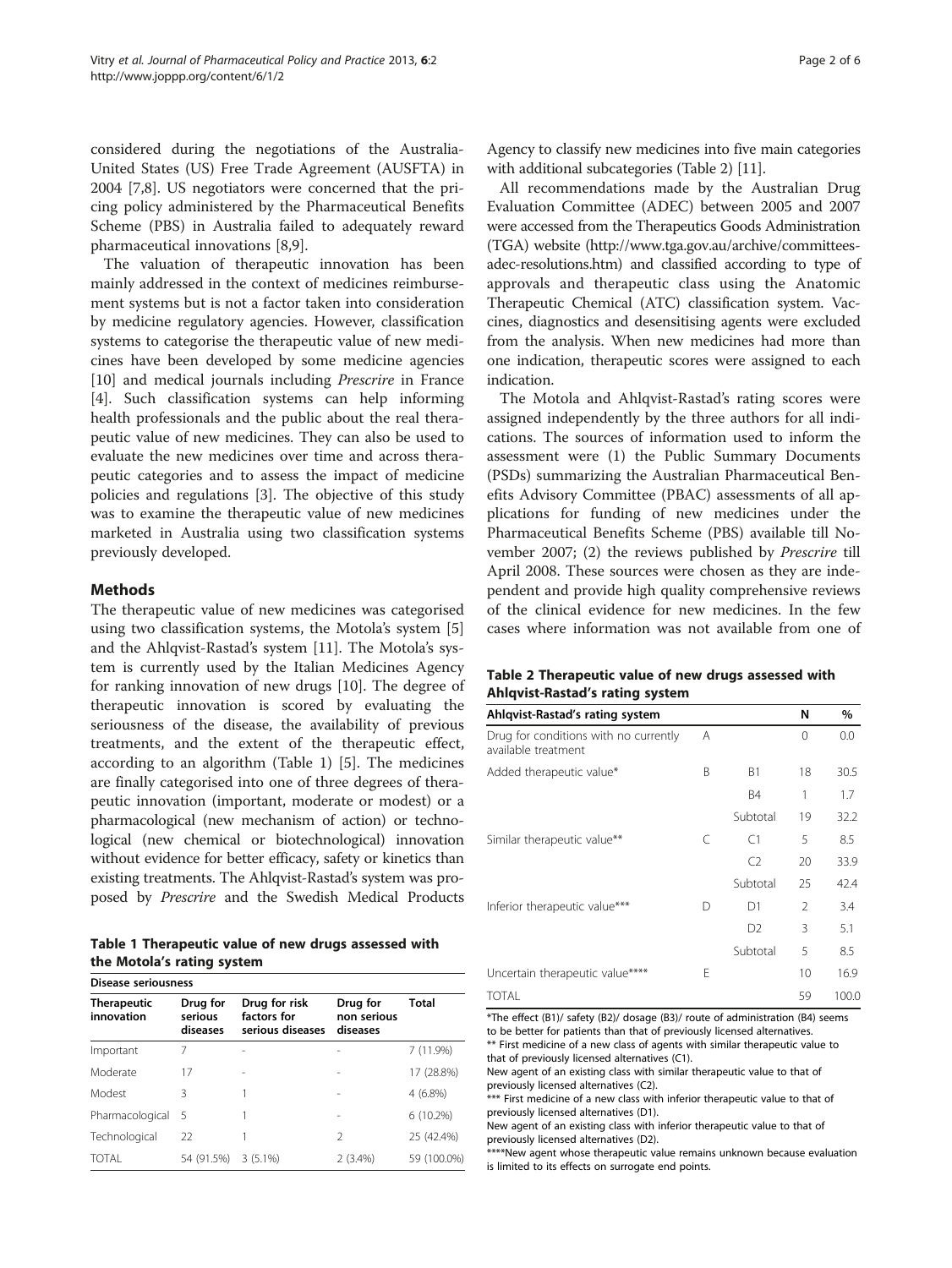these two sources, the Australian Product Information and the European Public Assessment Report (EPAR), which summarizes the reasons for approval of new drugs by the European Medicines Agency (EMA), were used. Disagreements between the 3 authors in assessing medicines were resolved by consensus meetings. Descriptive comparisons were made between ratings obtained by the Motola's system and Ahlqvist-Rastad's systems. An analysis of the possible reasons for the differences in ratings was also undertaken on the basis of the information provided in the PDSs and Prescrire's articles.

#### Results

Figure 1 describes the flow chart of the new drugs / indications included in the analysis.

Between 2005 and 2007, 217 recommendations were made by ADEC including 81 (37.3%) recommendations for new indications, 69 (31.8%) for new drugs. The remaining was for new forms (11.5%), new dosages (8.8%), new combinations (7.4%), changes to Product Information (2.3%) and generic products (0.9%). The number of changes to Product Information and approvals of generics were low as most changes to Product Information and most approvals of generics do not need to be reviewed by ADEC. Anti-infectives represented 27.5% of the new drugs, antineoplastics and immunomoduling agents 18.8%, drugs for diseases of the alimentary tract and metabolism 8.7%, drugs for the nervous system 8.7%, drugs for the cardiovascular system 4.8% and drugs for blood disorders 4.8%.

The assessment of the therapeutic value included 55 out of the 69 new drugs approved by the ADEC. Fourteen drugs were excluded from the analysis, including eight vaccines, four contrast media and two desensitising agents. As there were four new drugs (dasatinib, posaconazole, pregabalin and sunitinib) with two different indications, a total of 59 new drugs/indications were rated for their therapeutic value.

For 46 (78%) drugs/indications, either the Prescrire's article or the Public Summary Documents were available. In five (8%) cases, the European Product Assessment Reports (EPAR) was used as there was no Prescrire's review or Public Summary Documents available. In eight (14%) cases, no information could be retrieved from any of these three

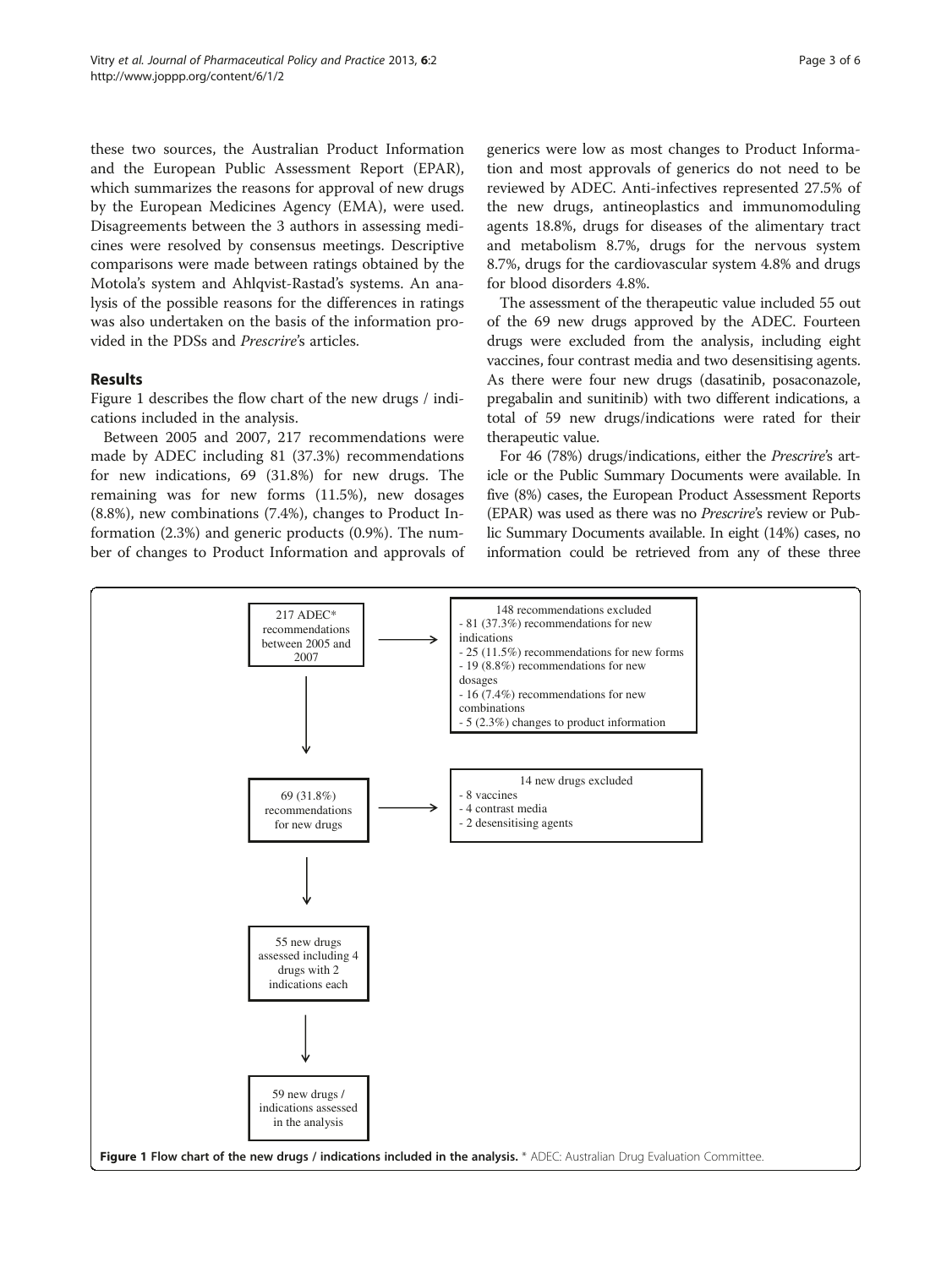sources but all these products were biological products (e.g. factor eight inhibitor bypassing fraction, human normal immunoglobulin) except one product, butoconazole. The Product Information was used to rate the therapeutic value of butoconazole.

Most of the new drugs/indications (91.5%) were indicated for serious diseases such as HIV, hepatitis, cancer, epilepsy and invasive fungal infections (Table [1\)](#page-1-0). Three (5.1%) were indicated for the management of risk factors for serious diseases such as nicotine dependence, osteoporosis and hypertension and two (3.4%) for the treatment of non-serious disease such as vulvo-vaginal candidiasis and urinary incontinence.

In the Motola's system, 31 (52.5%) of the 59 drugs were rated as pharmacological or technological innovations and 28 (47.5%) were rated as therapeutic innovations (Table [1](#page-1-0)). A minority (11.9%) were rated as important innovation. Most of the biological products were rated as technological innovation with therapeutic roles similar to the existing ones.

In the Ahlqvist-Rastad's system, no drug was approved for "conditions with no currently available treatment" (Table [2](#page-1-0)). Nineteen (32.2%) new drugs were rated as "added therapeutic value" and 25 (42.4%) as "similar therapeutic value". Five (8.5%) were rated as "inferior therapeutic value" and ten (16.9%) as "uncertain therapeutic value".

The comparison between the scores obtained with Motola's rating system and the Ahlqvist-Rastad's rating system showed that all drugs rated as "added therapeutic value" with the Ahlqvist-Rastad's system were graded as important (36.8%), moderate (47.4%) or modest (15.8%) innovations with Motola's rating system (Table 3). Most of the drugs (88.0%) rated as "similar therapeutic value" and all drugs classified as "inferior therapeutic value" were graded as pharmacological or technological innovations. Three drugs (abatacept, fulvestrant and pregabalin) were rated as "similar therapeutic value" in the Ahlqvist-Rastad's system and rated as moderate innovation in the Motola's system. The reason is that none of these three medicines had been shown to have superior efficacy compared to

Six drugs (maraviroc, natalizumab, nitric oxide, pegvisomant, sunitinib and palifermin) were rated as "uncertain therapeutic value" in the Ahlqvist-Rastad's system and rated as therapeutic innovations in the Motola's system. The reasons for the "uncertain" ratings were either because of the quality of scientific evidence (absence of a direct comparison with the reference treatment for natalizumab, use of surrogate outcomes for maraviroc, maturity of data for sunitinib) or because of safety concerns (risk of progressive multifocal leukoencephalopathy with natalizumab).

#### Discussion

The assessment of the therapeutic value of new medicines approved in Australia between 2005 and 2007 included a total of 59 new drugs/indications. In Motola's rating system, 31 (52.5%) of the 59 drugs were rated as pharmacological or technological innovations and 28 (47.5%) were rated as therapeutic innovations. Only a minority (11.9%) were rated as important innovations. In Ahlqvist-Rastad's system, only a third of new drugs were rated as "added therapeutic value".

Our results are similar to those found in other countries. In Europe, of 176 medicines approved by EMA between 1995 and 2004, 49% of the new drugs were pharmacological or technological innovations and 51% were therapeutic innovations [[5\]](#page-4-0). Of the 122 medicines approved by EMA between 1999 and 2005, only 13 (10%) were shown to be superior to already available medicines in terms of a statistically significant difference in primary clinical endpoints [[12\]](#page-5-0).

Classification using both systems was broadly consistent. The Motola's system did not include categories for inferior therapeutic value and uncertain benefits. The Ahlqvist-Rastad's system did not include a category for medicines that could have better efficacy but increased risk of adverse effects. A classification system that

| Table 3 Comparison between scores obtained with the Motola's rating system and the Ahlqvist-Rastad's rating system |  |
|--------------------------------------------------------------------------------------------------------------------|--|
|--------------------------------------------------------------------------------------------------------------------|--|

| Motola's rating system | Ahlqvist-Rastad's rating system |                                     |                                      |                                       |              |  |  |
|------------------------|---------------------------------|-------------------------------------|--------------------------------------|---------------------------------------|--------------|--|--|
|                        | Added<br>therapeutic value      | <b>Similar</b><br>therapeutic value | <b>Inferior</b><br>therapeutic value | <b>Uncertain</b><br>therapeutic value | <b>Total</b> |  |  |
| Important              | 7(36.8%)                        | $\sim$                              |                                      |                                       |              |  |  |
| Moderate               | $9(47.4\%)$                     | $3(12.0\%)$ *                       |                                      | $5(50.0\%)$ **                        | 17           |  |  |
| Modest                 | 3 (15.8%)                       | $\overline{\phantom{a}}$            | $\overline{\phantom{a}}$             | $1(10.0\%)$ ***                       | 4            |  |  |
| Pharmacological        |                                 | $2(8.0\%)$                          | $2(40.0\%)$                          | $2(20.0\%)$                           | 6            |  |  |
| Technological          |                                 | 20 (80.0%)                          | $3(60.0\%)$                          | $2(20.0\%)$                           | 25           |  |  |
| <b>TOTAL</b>           | 19                              | 25                                  |                                      | 10                                    | 59           |  |  |

\* Abatacept, fulvestrant and pregabalin.

\*\* Maraviroc, natalizumab, nitric oxide, pegvisomant and sunitinib.

\*\*\* Palifermin.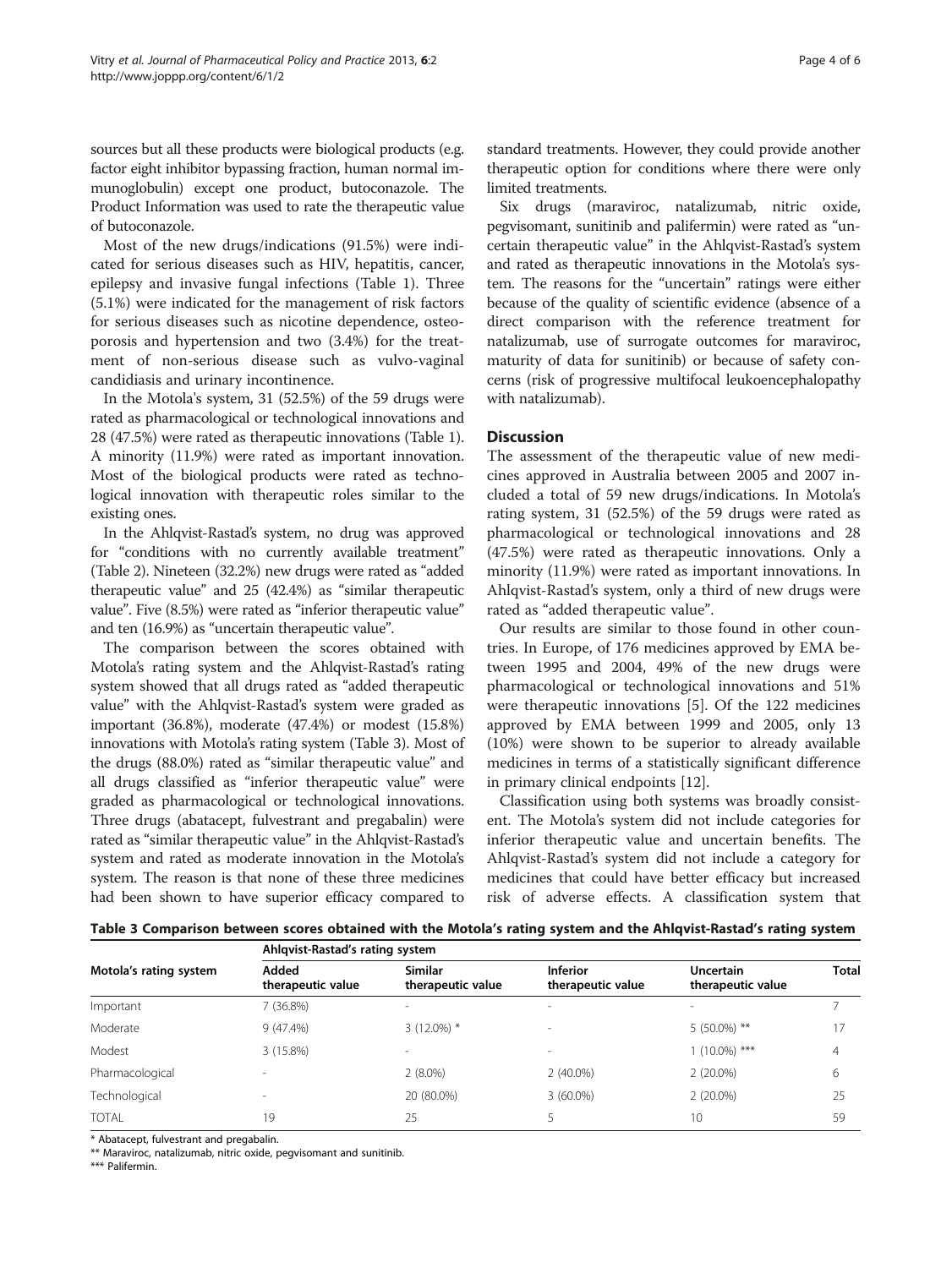<span id="page-4-0"></span>includes all these elements would be really valuable for providing an informative summary of the clinical significance of new medicines. This may contribute to educate the public about the real therapeutic value of new medicines and change the beliefs that all new medicines bring a therapeutic innovation.

The evaluation of the therapeutic value of new medicines in both systems was complicated by significant scientific uncertainties. In our study, 17% of the new drugs/indications were rated as of uncertain therapeutic value. A study found that more than 40% of all submissions by the Common Drug Review in Canada and the PBAC in Australia were associated with considerable clinical uncertainty [[13](#page-5-0)]. Significant uncertainty around comparative clinical efficacy caused by the use of inappropriate study design, comparators and surrogate end points, was identified as a key issue in coverage decisions across three national jurisdictions in Britain, Australia and Canada. The threshold of acceptable uncertainty is often considered to be higher for new medicines targeting life-threatening diseases. However, even in this situation, accepting a high level of uncertainty means that some patients will be exposed to a high risk of severe adverse effects without gaining any benefit.

The current approval regulations do not require the demonstration of any improvement in terms of efficacy or safety for new medicines compared to existing products. This means that, in practice, medicines with an uncertain or lower benefit-to-risk ratio can be given the "benefit of doubt" and be marketed worldwide [\[14\]](#page-5-0). Calls have be made for a strengthening of the criteria for marketing approval including the requirement to demonstrate at least a minimal therapeutic improvement, in particular for cancer drugs [\[15,16](#page-5-0)], and requirement of active-controlled trials [[17,18](#page-5-0)]. Making therapeutic value the criterion for marketing authorization may become a realistic option as the role of third party payers has become more prominent, including in Australia where "time-to-market no longer means time-to-licensing but time-to-reimbursement" [\[18\]](#page-5-0). A better integration of the functions of regulatory agencies and health technology assessment bodies would facilitate the assessment of the therapeutic value of new medicines and improve the health of the public [[17,19\]](#page-5-0).

A limitation of our study is that we assessed the therapeutic value of drugs based on data available at the time of marketing authorisation. However, new evidence may become available after the marketing approval, either as new evidence of efficacy compared to alternative treatments or new evidence of efficacy on clinical outcomes rather than on surrogate outcomes or reporting of new serious adverse effects. This new evidence may change the assessment of the therapeutic value of new drugs, in either a better or worse direction [[20](#page-5-0)]. A second limitation of this study is that it is based on publicly available evidence. At the time of our study, the Therapeutics Goods

Administration was not publishing any evaluation reports on newly approved medicines. Since October 2009, the TGA has been publishing the AusPARs, comprehensive reports that provide information about the evaluation of new medicines and the considerations that led the TGA to approve or not approve an application. However, these reports are long and complex and do not provide an informative rating of the therapeutic value of new medicines. Another limitation of this study is the lack of gold standard methodology for the evaluation of the therapeutic value of new medicines. Regulatory agencies do no currently use standardised processes but mostly rely on expert judgment. A number of quantitative and semiquantitative methods designed to weigh all the relevant efficacy and safety data have been proposed to make more objective, transparent and consistent decisions [[21\]](#page-5-0). However, their validity remains to be assessed in the regulatory context. In our study, we have used independent and internationally recognised sources of reviews on new medicines to inform the value rating in both the Motola's system and Ahlqvist-Rastad's system.

#### Conclusion

Use of a simple categorisation system could provide a useful, simple and transparent way to better inform the public and health professionals of the therapeutic value of new medicines. Currently, only a minority of the new medicines marketed in Australia provide added therapeutic value compared to existing treatments. By strengthening approval criteria for new medicines, the Australian government could ensure a better safety of the public and streamline registration and reimbursement processes.

Received: 22 February 2013 Accepted: 26 April 2013 Published: 13 June 2013

#### References

- 1. Morgan S, Lopert R, Greyson D: Toward a definition of pharmaceutical innovation. Open Medicine 2008, 2(1):4–7.
- 2. Ford N, t'Hoen E, von Schoen-Angerer T: Discussions in Geneva, demonstrations in Delhi: why incentives for drug innovation need reviewing. Drug Discov Today 2007, 12(9–10):349.
- 3. Morgan SG, Bassett KL, Wright JM, et al: "Breakthrough" drugs and growth in expenditure on prescription drugs in Canada. BMJ 2005, 331(7520):815–6.
- 4. L'année 2009 du médicament: trop peu de progrès pour soigner et trop de régressions. La Revue Prescrire 2010, 30(136):136–42. [http://www.](http://www.prescrire.org/Fr/3/31/20073/0/2010/ArchiveNewsDetails.aspx?page=5) [prescrire.org/Fr/3/31/20073/0/2010/ArchiveNewsDetails.aspx?page=5.](http://www.prescrire.org/Fr/3/31/20073/0/2010/ArchiveNewsDetails.aspx?page=5)
- 5. Motola D, De Ponti F, Poluzzi E, et al: An update on the first decade of the European centralized procedure: how many innovative drugs? Br J Clin Pharmacol 2006, 62(5):610.
- Davis C, Abraham J: Rethinking innovation accounting in pharmaceutical regulation: a case study in the deconstruction of therapeutic advance and therapeutic breakthrough. Sci Technol Hum Values 2011, 36(6):791-815.
- 7. Harvey KJ, Faunce TA, Lokuge B, et al: Will the Australia United States Free Trade Agreement undermine the Pharmaceutical Benefits Scheme? Med J Aust 2004, 181(5):256.
- 8. Roughead EE, Lopert R, Sansom LN: Prices for innovative pharmaceutical products that provide health gain: A comparison between Australia and the United States. Value Health 2007, 10(6):514.